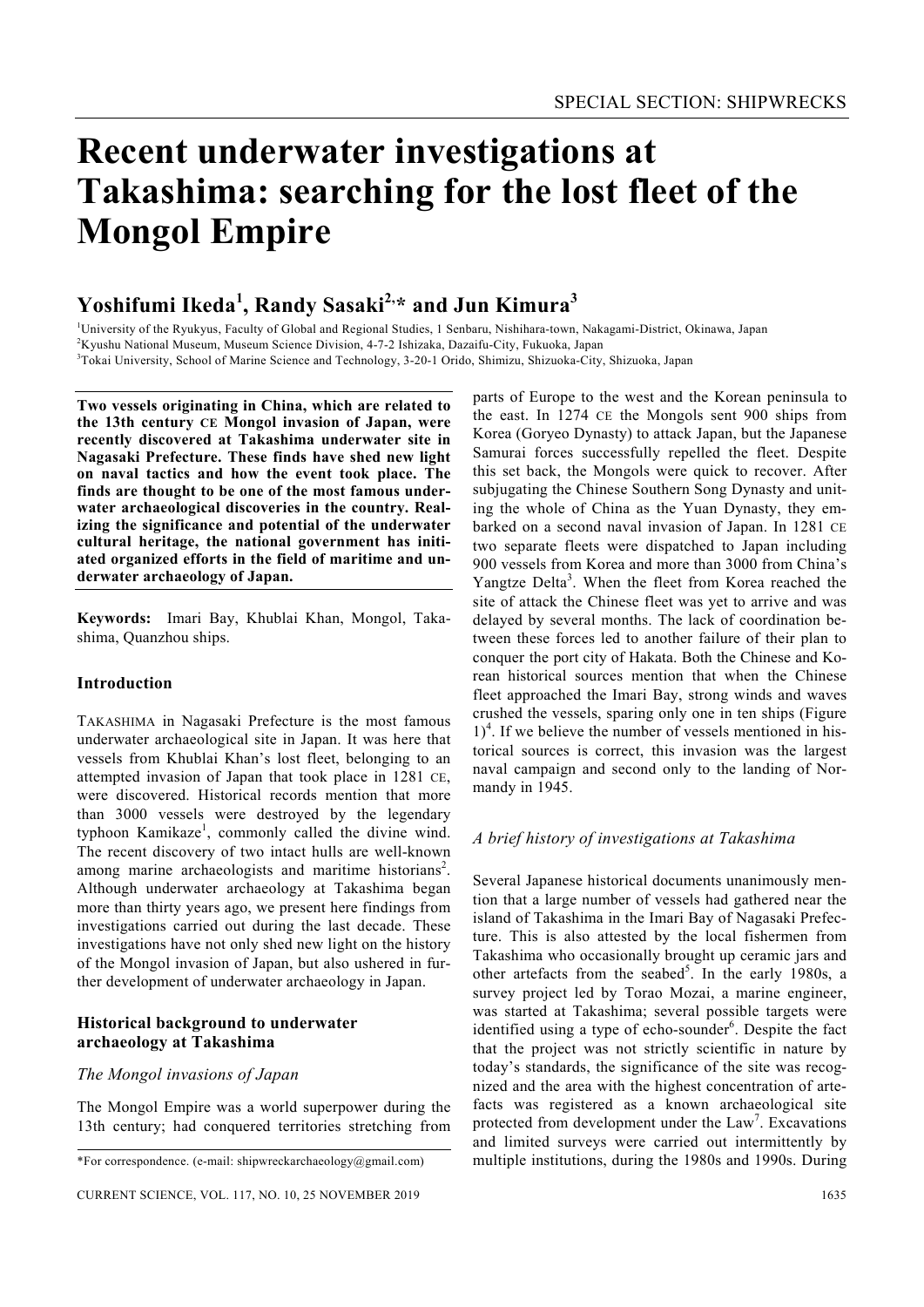# SPECIAL SECTION: SHIPWRECKS

the 1990s, a non-profit research group ARIUA (the Asian Research Institute of Underwater Archaeology) conducted rescue archaeological operations at Kozaki harbour. Nearly complete wooden anchors with stone stocks, various ceramics, weapons and armour were found (Figure  $2)^8$ . One notable discovery was *Tetsuhau*, the earliest example of an explosive weapon from an archaeological site (Figure  $3$ )<sup>1</sup>. More than two thousand artefacts



**Figure 1.** Map of East Asia (Randy Sasaki).



**Figure 2.** Anchors found in line at Takashima (Matsuura Board of Education, 2008).

were raised from the seabed around Takashima, scattered over several hundred metres and in heavily disturbed condition, indicating the presence of several shipwrecks in the area<sup>9</sup>.

#### *Current research at Takashima*

Although previous research was restricted to a small area, the importance of the finds was obvious; it was necessary to expand the area of search to the entire Bay region to reconstruct a blue print of the failed naval expedition in 1281 to conquer Japan. In 2005, a new research team was organized by University of the Ryukyus and Tokai University. The team launched a systematic survey of Imari Bay. Firstly, the basic bathymetric map of Imari Bay using a multi-beam SONAR (Sea-Bat 7125) system was prepared<sup>10</sup>. The success of this phase of the project led to the second five year project (2006–2010 Grant-in-Aid for Scientific Research: Grasping and Analysing Mongolian – Expedition-Related Archaeological Sites and Remains on the Seabed of Takashima). This phase of the project aimed at not only recovering the submerged remains, but also assess the efficacy of the methods of underwater investigations. In addition to multibeam SONAR to continue mapping the Bay, a sub-bottom profiler (Ocean Date Equipment Strata Box and Innomar SBS-SES 2000) was used for prospecting what may be buried beneath the seafloor. Firstly, the survey lines were drawn at 50 m intervals for the entire Bay. At selected areas, the lines were drawn at 10 m interval. Based on the location, depth, size and other parameters, approximately a dozen possible anomalies were identified as possible shipwrecks. These locations were visually surveyed by professional divers and probed using 2 m long steel rods. Finally, test trenches were dug at selected locations. In October 2011, a partially preserved hull was revealed under the silt; the vessel was named Takashima No. 1



**Figure 3.** A photograph of broken and complete *Tetsuhaus* (Kyushu National Museum, and Matsuura Board of Education).

1636 CURRENT SCIENCE, VOL. 117, NO. 10, 25 NOVEMBER 2019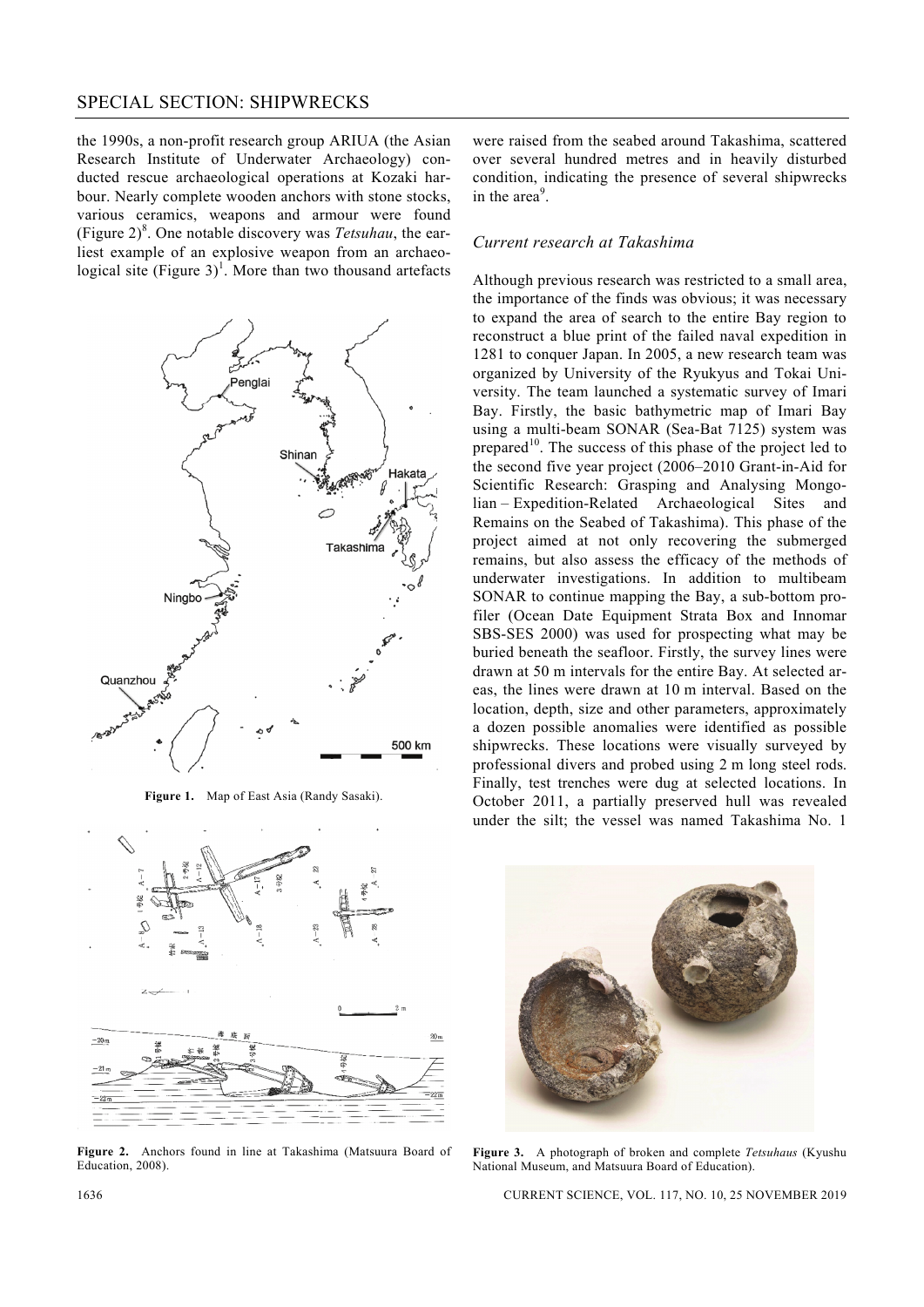shipwreck<sup>11</sup> (wreck no. 1). The discovery of this hull appeared on many news outlets as a top story, and the Japanese Agency for Cultural Affairs took notice of the site's potential importance. The Takashima underwater site, now named Takashima Kozaki Underwater Site, became the first shipwreck site to be registered as the national historic site in 2011 (ref. 12).

 Following the success of this project and the public support it received, the project was further extended for another five years (2011–2015 Grant-in-Aid for Scientific Research: The Research and Study of the Shipwrecks at the Mongol Invasions using the Underwater Archaeological Method). In 2014 a more complete vessel was discovered and was named Takashima No. 2 shipwreck (wreck no.  $2^{13}$ . The detailed discussion regarding the origin of the vessels will be provided in the next section. Owing to lack of time for detailed documentation the hull remains were recorded in 3D using photogrammetry, providing a better chance to study the structures in detail (Figure  $4$ )<sup>13</sup>. To preserve the site *in situ*, sandbags and a geotextile was placed over the sites. Two sites are being monitored at least twice a year, recording parameters such as dissolved oxygen and salinity. Decisions regarding how the sites will be managed are currently being discussed by municipal officials and experts in archaeological site management $10$ .

# *Description of Takashima shipwreck nos 1 and 2*

Wreck no. 1 is located along the bottom edge of an underwater gully, 200 m off the coast at a depth of 23– 25 m. The partly disassembled hull was discovered buried below 1 m sediment. The keel and garboards were separated, and the bulkheads, one of the most characteristic features of a Chinese vessel, were found missing. The surviving length of the keel measured 12 m and appeared to be broken at one end. In order to prevent further damage, only the top surface of the hull was exposed. Therefore, accurate information about the thickness and cross-section of the planks could not be obtained. It appears that the hull was at least double-planked, or perhaps several layers of planks were overlaid. The hull was joined by using an adequate number of metal nails. The thickness of the strakes became thicker towards the keel:



**Figure 4.** Photogrammetry of Takashima No. 2 shipwreck (Matsuura Board of Education and University of Ryukyu: Image created by Tsuyoshi Machimura,)

CURRENT SCIENCE, VOL. 117, NO. 10, 25 NOVEMBER 2019 1637

the garboard was the thickest at 30 cm, while the outer strakes were 10–15 cm thick. The width of the planks varied between 30 and 45 cm. Nails or bolts were used to join the planks and the bulkheads and traces of lime plaster were still present on the surface of the planks, indicating the positions where some of the bulkheads had been fixed<sup>11</sup>.

 Artefacts associated with the wreck included ceramics (mainly storage jars), stone shot and bricks. The bricks were numerous and at least three hundred of them were recovered. On an average, the bricks measured  $28 \times 9 \times 6$  cm, though with some variation in dimensions. These bricks may have been used as ballast, but this could not be confirmed $^{11}$ . Overall, it appears that the vessel was not carrying heavy load of cargo at the time of sinking or it may have been carrying only light cargo, such as food grains. The vessel may have been specifically built to carry troops; to confirm this further research is needed.

 Takashima No. 2 wreck was also found along the bottom of an underwater gully, at a depth of 13–15 m, 200 m offshore. The vessel was found buried beneath a thick layer of sediment. A keel, planks and bulkheads were all found assembled. The surviving length of the vessel is about 12 m and the maximum width about 3 m. The vessel becomes narrower towards the bow, but blunt at its stern. Bulkheads can be seen at nine locations, creating separate rooms in between; the length of the rooms varied from 70 cm at the smallest, and the largest room measured 150 cm. Only two rooms located at the stern were excavated. The hull shows a V-shaped profile, resembling Chinese seagoing vessels of the time. The bulkheads were 9–15 cm in thickness. The planks were joined using metal nails with a double planking structure. The planks had a thickness of about 5 cm and width of 20–50 cm (ref. 13).

 The vessel was carrying irregularly shaped large blocks of rocks, measuring about 20–60 cm. The first and second rooms were filled mainly with silt and sand, but the rest of the rooms were filled with piles of these boulders. Some ceramic bowls and jars were also present. More cargo may be still buried within the hull, but were not excavated at the time<sup>13</sup>. The country of origin of these vessels may be of interest for many scholars. Fortunately, the recorded information gives enough detail to illuminate their possible port of origin. It should be noted that the traditional Korean vessels were made without using iron nails or bulkheads. Traditional Korean vessels, such as Sibidong pado and Anjwado ships excavated in Korea, were made using thick planks that were connected using only wooden joinery, and the strength of the hull was supported by beams. The planks were usually made of softwood, such as pine. Traditional Korean vessels may be characterized as flat-bottom boats, and the cross section of the hull could be described as box shaped (Figure  $5)^{14}$ . The two vessels found at Takashima showed none of these features. The hull, V-shaped in cross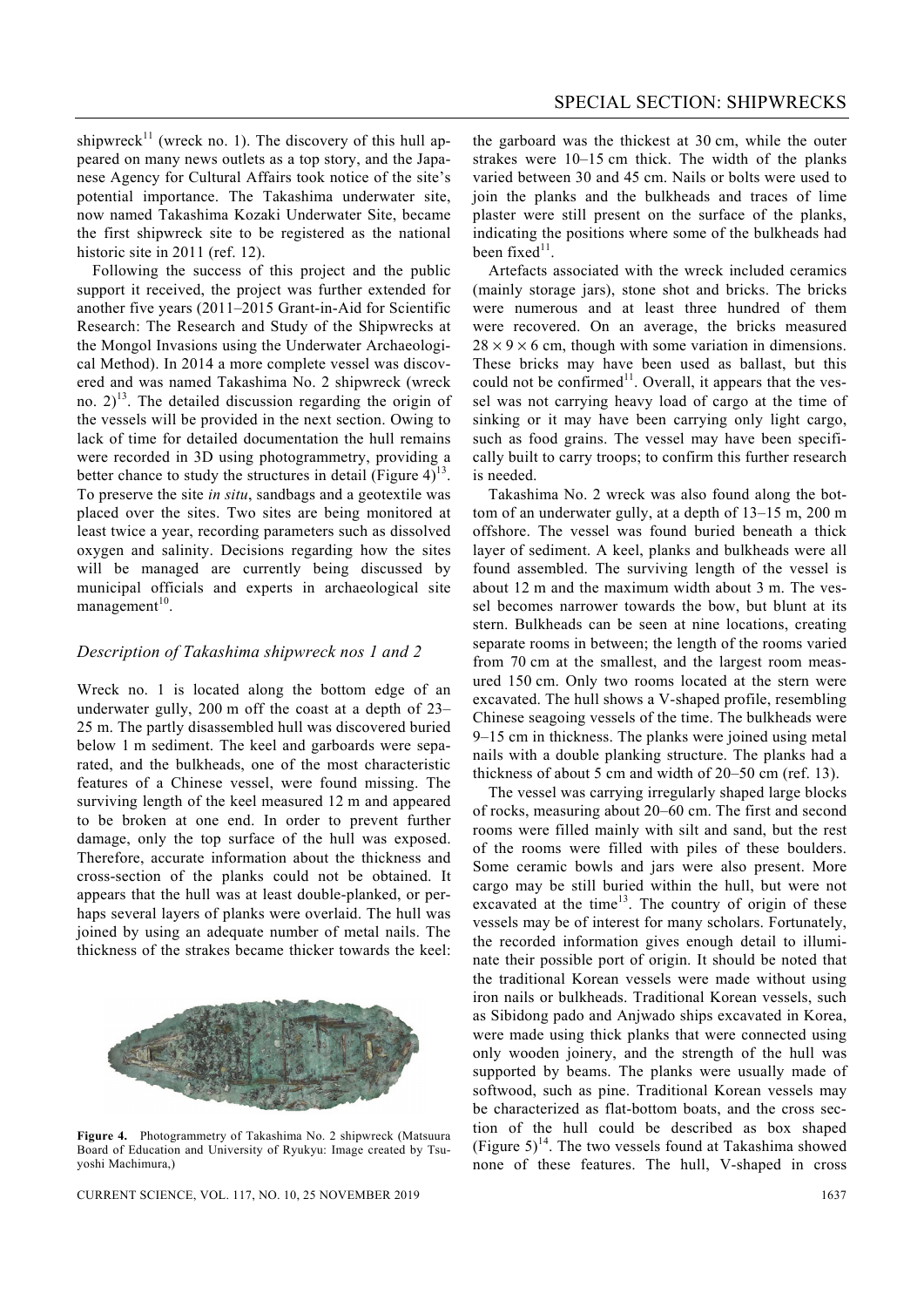section, was constructed using hardwood, joined by nails. Some of the planks were thin<sup>10</sup>. A vessel with all these features is typical of Chinese origin.

The available evidence, when compared to vessels excavated in China, can be used to narrow down the region where the Takashima vessels were made. The hull of wreck no. 1 shows features resembling the Penglai ships in north China as well as the Ningbo ships in central China, dating from the Song to Ming dynasties $14$ . The shape of the garboard more closely resembles the Penglai vessels<sup>15</sup>. The cross section of the hull needs to be measured again to be certain. The side dimension of the keel of the wreck no. 1 is 50 cm, wider than Penglai ships (40 cm), but narrower than the Shinan ship<sup>15,16</sup> (70 cm). The vessel appears to have a wide keel, suggesting a shallow draft. It is difficult to estimate the size of the vessel, but wreck no. 1 may be about the same size as Quanzhou or Penglai ships, about 30 m in overall length.

Fortunately, wreck no. 2 was better preserved and has been recorded in more detail. As mentioned above, the hull was digitally recorded in three dimensions, which allows for the observation of the hull in cross section. The planks were thinner compared to those of wreck no. 1. The strakes are composed of at least two layers of planks, joined with a combination of rabbeted lap-strakes and planks laid flush, similar to the structure of Quanzhou  $\sinh^{-17}$ . The keel was not exposed, so the actual dimensions can only be estimated. The assumption was made that the vessel was constructed using a plan similar to the Quanzhou ship, but slightly smaller. The curve lines of the Quanzhou ship, generated by Green, was reduced in dimension digitally to fit the cross-section of the Takashima No. 2 shipwreck<sup>16</sup>. The result showed that the reconstructed vessel was about 20 m long with a maximum



**Figure 5.** Section views of shipwrecks found in East Asia (a) *Sibidong pado* ship, (b) *Anjwado* ship, (c) *Penglai* No. 2 ship, (d) *Yuanmengkou* ship, (e) *Ningbo* ship, (f) *Quanzhou* ship. (Randy Sasaki).

width of 7.4 m. It has a shallow draft, but a sharp stern. The vessel was most likely made to carry lightweight cargo not far from the shores.

# **The discovery in context**

Being a relatively isolated island nation, Japan has experienced very few invasions in its history. This rarity, combined with the dramatic account of the plight of the invading fleet, makes the Mongol invasion one of the most memorable events in Japanese history. Therefore, the prospects of finding exciting materials at Takashima are high. There is also an overwhelming public interest in unravelling the mysteries of historical past. How many new vessels were built? Were they built hastily? Where the vessels were built and what types of vessels were part of the fleet? These are the questions that need to be addressed. Only two vessels out of thousands of original ships have been found. Continuation of investigations is essential to find more shipwrecks and answers to basic questions listed above.

 It appears that the vessels from Korea were not present at Takashima when the typhoon struck the area. As discussed above, two separate fleets were organized for the second invasion of Japan; one fleet left from the Korean Peninsula, and another from the Yangtze River Delta<sup>4</sup>. It has been commonly thought that the two fleets met near the island of Hirado. The combined fleet was then struck by the typhoon when they began to advance towards Hakata $1,18$ . If this was true, there should be evidence of both the Korean and Chinese vessels at the site. The two vessels recently found at Takashima were both Chinese. In fact, the artefacts discovered around Takashima so far have produced only a handful of items from Korea<sup>7,8</sup>. Sasaki analysed the raised timbers from the previous excavations and found there were no Korean vessels at the site<sup>9</sup>. Further, Hattori states that it is actually difficult to find a historical source that mentions the meeting of the two fleets<sup>18</sup>. It appears that the Korean fleet escaped the onslaught of the typhoon. The Korean fleet had taken control of the Tsushima, Iki and Shiga islands all located along the route from Korea to Hakata Bay in northern Kyushu. It is unlikely that they would have left these strategic islands after taking control<sup>18</sup>. Perhaps only a small portion of the Eastern Fleet reached Takashima while the rest of the forces were spread thin defending the areas they had already subdued. After the storm, the Japanese forces were able to hunt down the Korean forces one by one.

 The nature of naval organization and related questions may find answers in future investigations. However, the discovery at Takashima has contributed greatly to the development of the field of underwater archaeology in Japan. Until the discovery of the two wrecks at Takashima, underwater and maritime archaeology was a minor sub-field and received scant attention from the general

1638 CURRENT SCIENCE, VOL. 117, NO. 10, 25 NOVEMBER 2019